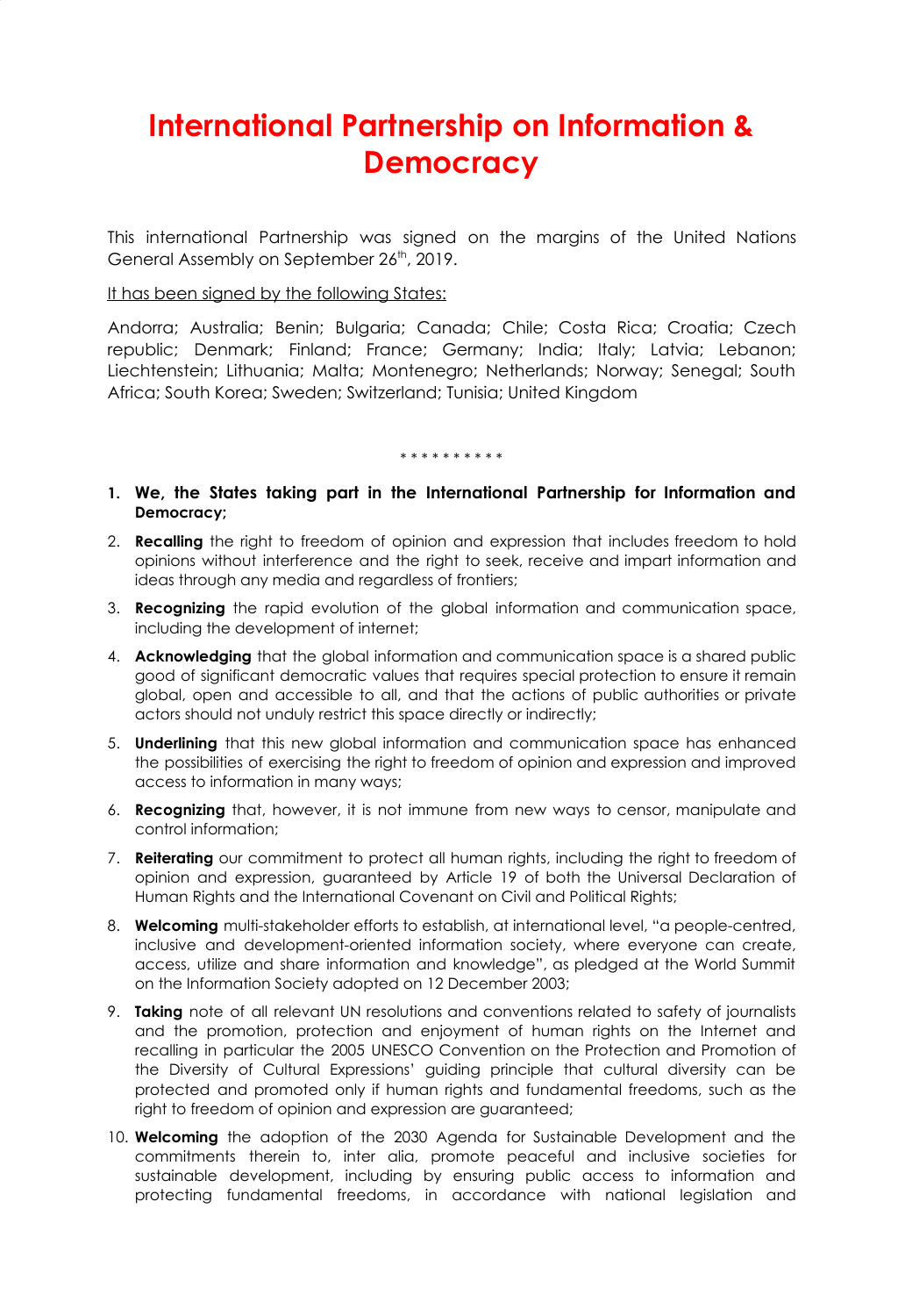international agreements, and therefore recognizing the important contribution of the promotion and protection of the safety of journalists in this regard;

- 11. **Recalling** the International Declaration on Information and Democracy adopted on 5 November 2018 by the independent international Information and Democracy Commission, initiated by the non-governmental organization Reporters Without Borders (RSF);
- 12. **Considering** the Joint Statement made by 12 Heads of State and Government on 11 November 2018 at the Paris Peace Forum announcing their desire to launch an initiative inspired by the work of this Commission;
- 13. **Underlining** that information can be regarded as reliable insofar as its collection, processing and dissemination are free, independent, diverse and based on cross-checking of various sources, in a pluralistic media landscape where the facts can give rise to a diversity of interpretation and viewpoints;
- 14. **Considering** that the right to freedom of opinion and expression is essential for the enjoyment of other human rights and fundamental freedoms and that access to reliable information is crucial to the exercise of freedom of opinion;
- 15. **Commending** as such the crucial role of journalism for freedom of opinion and expression and to contribute to and foster debate over issues of public interest both online and offline;
- 16. **Reaffirming** that independent media are essential to a free and open society and accountable systems of government and are of particular importance in safeguarding human rights and fundamental freedoms;
- 17. **Expressing** concern at the damage which can be done by the spreading of false or manipulated information intended to deliberately deceive, and recognising the role that the collection, processing and dissemination of information, when free, independent, diverse and based on cross-checking of variable sources, can play in mitigating that damage,
- 18. **Highlighting** the importance of transparency surrounding media ownership, financing and editorial independence;
- 19. **Observing** that access to the global information and communication space is of crucial importance for full democratic participation;
- 20. **Underlining** in this regard the importance of education to media and information for people to be free, critical, independent, and capable of defending oneself against misinformation, disinformation and manipulation of public opinion;
- 21. **Recognizing** also the importance of public trust in and the credibility of journalism, and the challenges it faces in maintaining journalistic professionalism in an environment where targeted disinformation and smear campaigns to discredit the work of journalists are increasing;
- 22. **Noting** with concern that all forms of human rights violations and abuses committed against journalists which affect directly their safety and prevent them from providing information to the public negatively affect the exercise of the right to freedom of expression;
- 23. **Welcoming** a multi-stakeholder approach to internet governance;
- 24. **Confirming** that all stakeholders, especially the Online Service Providers, as they help structure the information and communication space by creating technical means, architectures and standards for information and communication, have responsibilities relating to their role;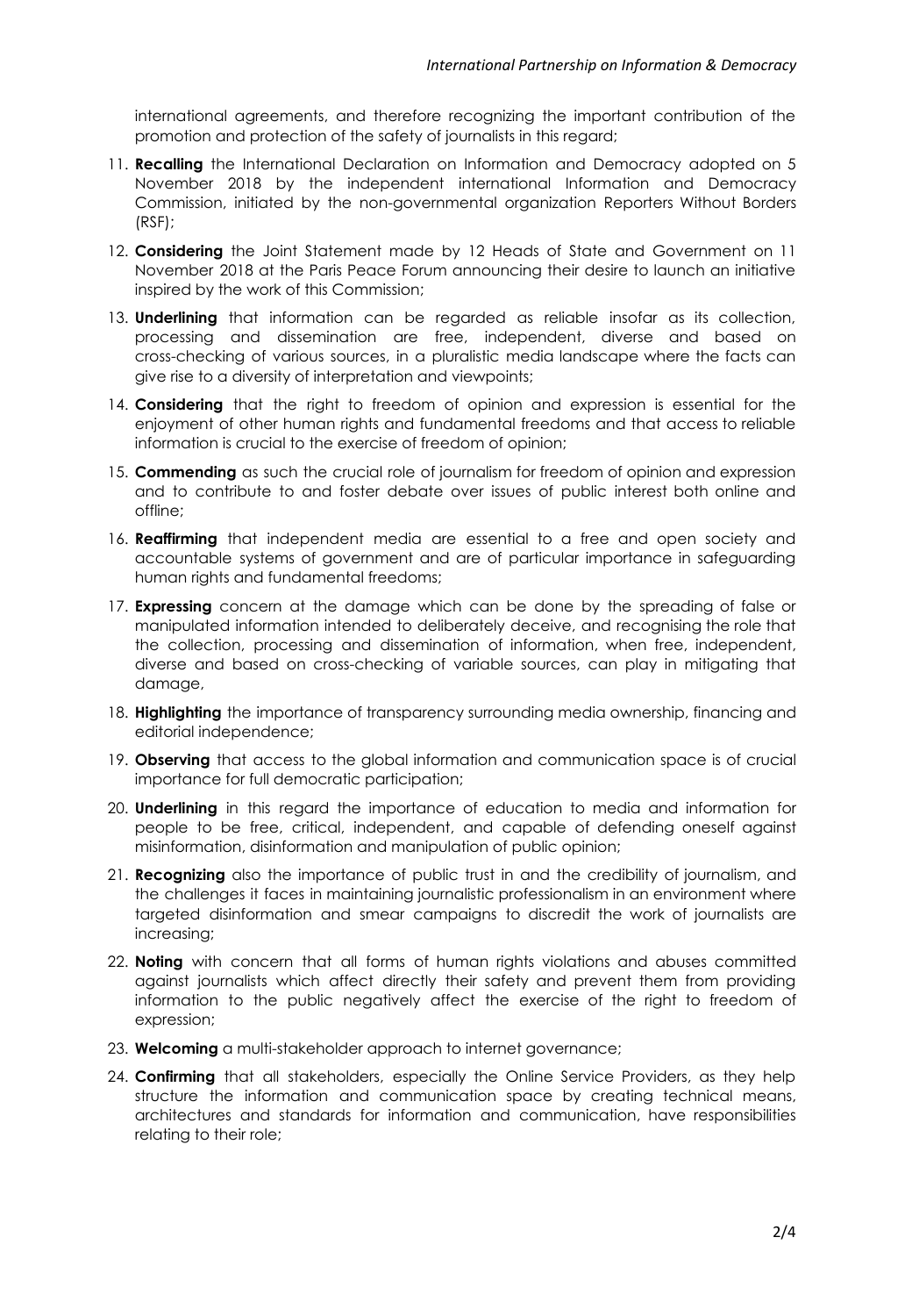# **25. Affirm the following principles:**

- a. The global information and communication space, which is a shared public good of significant democratic value, must support the exercise of human rights, most notably the right to freedom of opinion and expression, including the freedom to seek, receive and impart information and ideas of all kinds, through any media of one's choice regardless of frontiers, in accordance with the International Covenant on Civil and Political Rights (Article 19);
- b. Access to reliable information must be protected and promoted to enable democratic participation and the exercise of freedom of opinion and expression;
- c. Information can be regarded as reliable insofar as its collection, processing and dissemination are free and independent, based on cross-checking of various sources, in a pluralistic media landscape where the facts can give rise to a diversity of interpretation and viewpoints;
- d. In accordance with the international law and standards on the right to freedom of opinion and expression, journalists and media workers, in the course of their function, must be protected against all forms of violence, threats, and discrimination; against all forms of arbitrary detention, abusive legal proceedings; against any unduly restrictive efforts to prevent them from carrying out their works and have access to appropriate legal remedies, including as relevant with respect to the confidentiality of their sources;
- e. Sustainable business models must be developed to serve high-quality independent journalism;

## **26. Call on the online service providers that structure global information and communication space to:**

- a. **Comply** with the principles of transparency, accountability, and political, ideological and religious neutrality, including with regard to their own services, while bearing in mind their responsibilities in this matter, and implement mechanisms to foster access to reliable information and to counter the dissemination of false or manipulative information intended to deceive audiences;
- b. **Uphold** the responsibilities incumbent on them according among others to the UN principles on business and human rights ahead of the design of new programmes, software and connected devices;
- c. **Demonstrate** transparency and accountability in algorithmic curation, including moderating human and technical decision-making processes, financial promotion of online content, collection of personal data and relevant agreements concluded with any government or private entity which have an impact on compliance with the above principles;
- d. **Ensure** the consistency of their policies, procedures, algorithmic design, and tools for the moderation and curation of content with human rights and in particular international standards on the right to freedom of opinion and expression;
- e. **Enable** access to a variety of media outlets, information and ideas through diverse indexing solutions that limit the risk of echo-chambers and filter bubbles that are algorithmically populated;
- f. **Promote** tools to foster visibility and dissemination of reliable information;

## 27. **We will strive to:**

- a. **Implement** international obligations related to the right to freedom of opinion and expression as well as media freedom, including by respecting, promoting and protecting the freedom to seek, receive and impart information regardless of frontiers;
- b. **Ensure** that our legislations, policies and procedures promote a global space that fosters access to reliable information that complies with the above principles;
- c. **Promote** national and international legal frameworks that are compliant and conducive to the aforementioned right to freedom of opinion and expression, and that are able to allocate clear obligations and responsibilities;
- d. **Encourage** public awareness and exercise of this right;